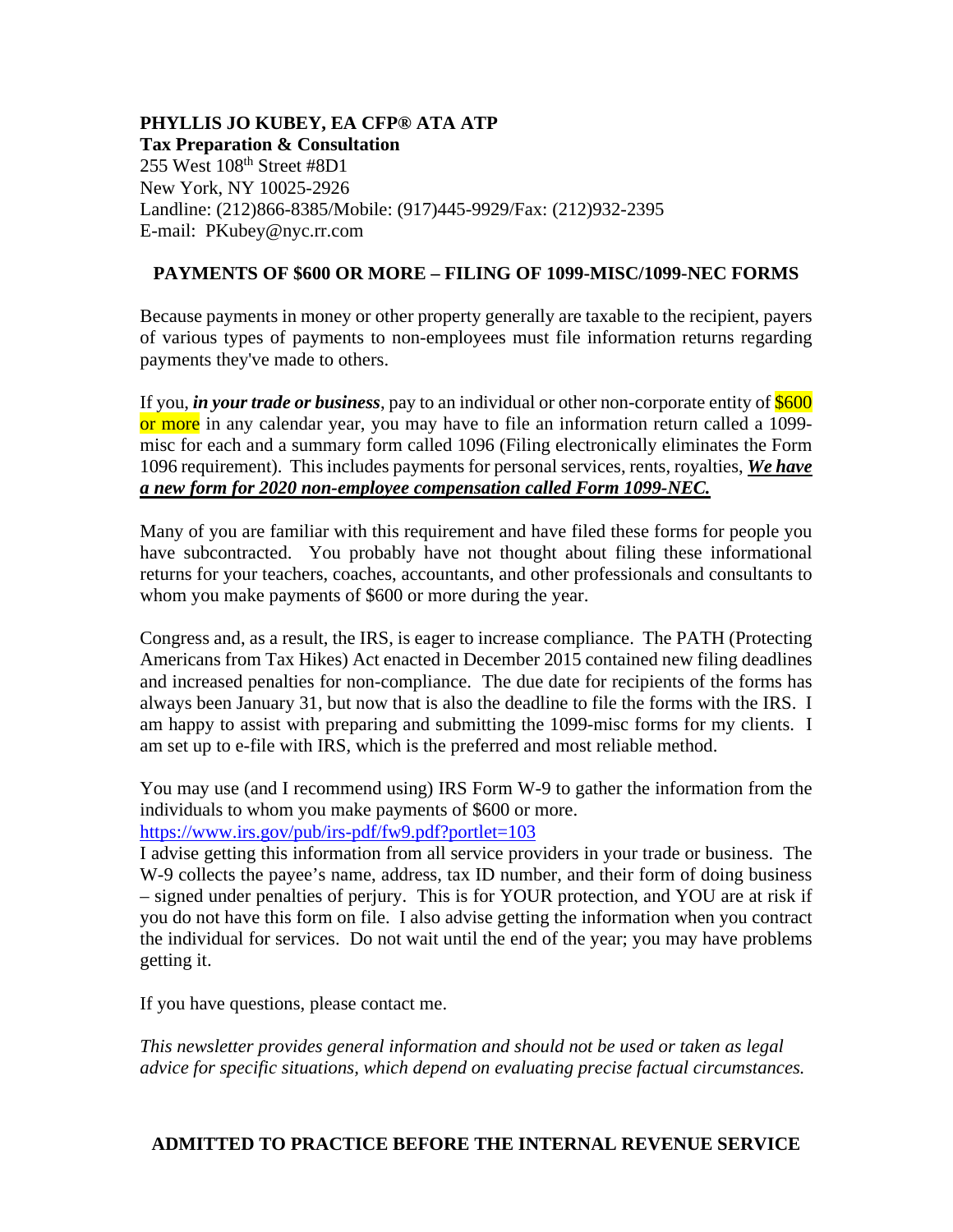# **Form 1099-Misc Information**

You may need to file a Form 1099-MISC/1099-NEC if you paid for more than \$600.00 to:

- Attorneys
- Sub-Contractors
- Contract Labor
- Rent to individuals (non-corporate entities)
- Repair Services: Collision Auto, Computers, Building
- Personal Services: Appraisers, Accountants

## **Who Must File?**

Businesses must file a Form 1099-MISC/1099-NEC regarding the payment of compensation of \$600.00 or more in any calendar year to an individual (who is not an employee) and a partnership. These payments are for services provided to you in your business. You are generally not required to report payments to corporations unless the corporation is a law firm or medical services corporation.

# **Form W-9/It Works for You**

Form W-9 can assist you in fulfilling your Form 1099-MISC/1099-NEC obligations. This form secures from your vendors the information to help you in your Form 1099 determination process. This includes the correct business name, address, type of business and Taxpayer Identification Number.

## **Step-by-Step**

1. Issue Forms W-9 all your vendors, and have them return the signed/dated form to you. Confirm all information.

- 2. Determine if the \$600.00 threshold has been met.
- 3. Deliver the completed W-9 form to me.
- 4. I will then issue to the payee form 1099-misc

These instructions do not cover all situations. Refer to the Form 1099-MISC instructions for more information.

N.B. If obtaining a signed W-9 is a problem, get the following information whatever way you can: Full legal name, mailing address, Tax ID Number, and how your payee conducts business (sole proprietor, LLC, Partnership, Corporation, S Corporation, etc.)

# **FURTHER INFORMATION IS AVAILABLE AT THE IRS WEBSITE**

**(**[WWW.IRS.GOV\)](http://www.irs.gov)/)**.** See Form 1099 MISC instructions and Publications 334 & 583.

# **ADMITTED TO PRACTICE BEFORE THE INTERNAL REVENUE SERVICE**